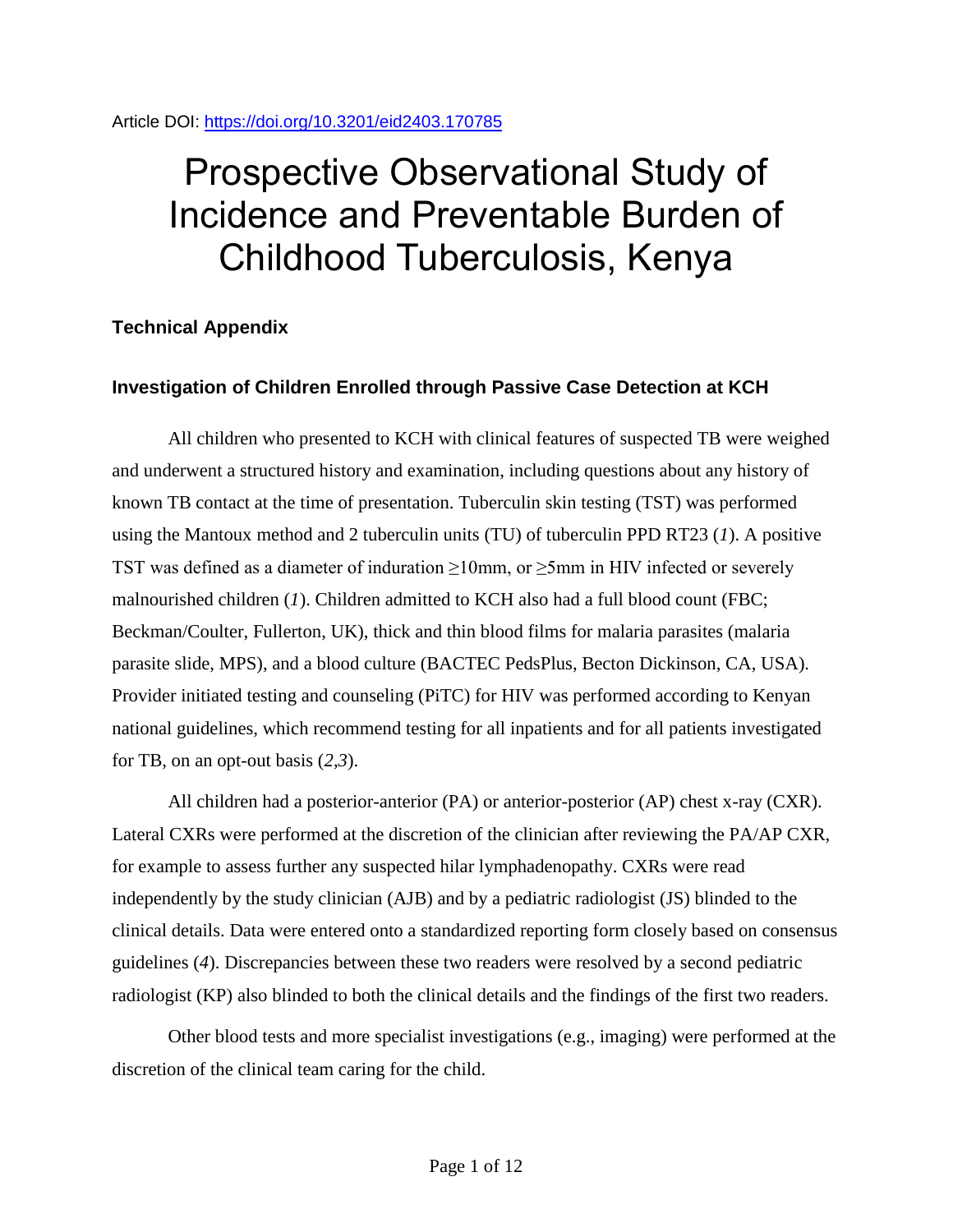# **Investigation of Children Enrolled through Active Contact Tracing**

New cases of smear positive pulmonary TB resident within the Kilifi Health and Demographic Surveillance System (KHDSS) were identified in the KCH TB outpatient clinic, and child household contacts of these index cases identified on the KHDSS population register. For pragmatic reasons, and in keeping with Kenyan national guidelines, contact tracing focused on children under 5 years of age resident in the same household as a case of smear positive pulmonary TB, as smear positive cases are the most infectious and young children are most vulnerable to developing active TB following infection (*5*). Each index case was then invited to bring all children under 5 years in the household (symptomatic or asymptomatic) to the pediatric TB outpatient clinic for further assessment, and given sufficient money to cover the return fare to hospital.

All children identified through active contact tracing underwent a structured history and examination, anthropometry, CXR, and a TST. Those with symptoms or signs of possible TB (Technical Appendix Box 2), an abnormal CXR, or a positive TST were further investigated for suspected TB as described below.

## **Specimen Collection for Mycobacteriology**

Appropriate clinical specimens were collected for AFB microscopy and mycobacterial culture from all children with suspected TB. Children who were able to expectorate provided three spontaneous sputum samples. Sputum induction was performed on the remainder. If sputum induction was contraindicated (e.g., due to severe respiratory distress), gastric aspiration was performed. Sputum induction and gastric aspiration were performed according to international recommendations (*6*). Further investigations including fine needle aspiration (FNA) of lymph nodes, mycobacterial culture of CSF, urine, pleural/ascitic/joint fluid, or biopsy material, or repeat sampling, were performed at the discretion of the clinical team caring for the patient according to clinical indications in individual cases. Specimens were transported to the laboratory at 2–8°C and processed the same day.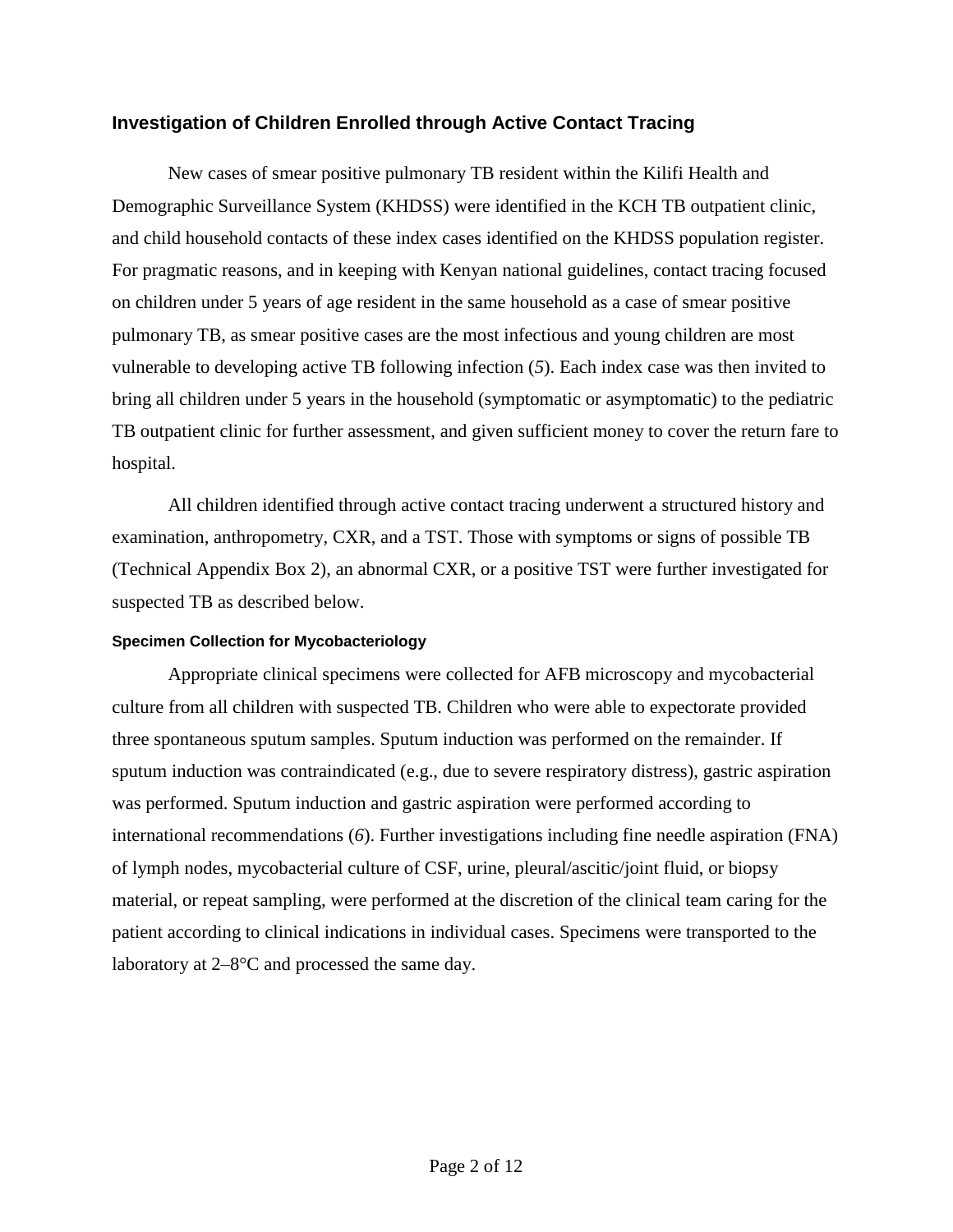# **Supplementary Statistical Methods**

#### **Application of Published Clinical Diagnostic Tools to Estimate Childhood TB Incidence**

To compare crude incidence estimates generated using the study case definitions with incidence estimates derived using other published clinical definitions we included clinical diagnostic tools published in the peer reviewed medical literature, and guidelines from the WHO and Kenya National TB Programme. We excluded published tools that failed to present diagnostic criteria in sufficient detail to apply them to the dataset. For those tools that included a category of confirmed TB based on microbiological diagnosis we confined our analysis to categories defined by clinical criteria alone, to explore their performance under normal programmatic conditions with limited availability of mycobacterial culture. We also retrospectively applied new consensus definitions for childhood TB research that were published after completion of our study (*4*), and derived incidence estimates for the consensus definitions of both Definite and Probable TB to facilitate comparison with future studies.

We created variables for each diagnostic score and/or diagnostic categories with close reference to the published definitions of each variable. In instances where the exact definition of a clinical variable was not clearly specified in the original publication we chose what we judged to be the most likely intended definition for application in the relevant setting and reported the definition we used. Thus 'unexplained fever' was defined as a fever for >14 days in the absence of malaria parasitaemia or evidence of focal infection; a cutoff of at least 1 week's duration was used for a history of night sweats; and 'bulky lymphadenopathy' was defined pragmatically as the presence of lymph nodes sufficiently large to perform a fine needle aspirate (usually  $\geq$ 2cm diameter). 'Malnutrition not responding to treatment' was defined as death, or failure to regain 10% bodyweight (in the case of marasmus) or failure of edema to resolve (kwashiorkor), in a child admitted with severe malnutrition.

A 'suggestive symptom complex of TB' was included in the Ghidey-Habte diagnostic tool (*7*) but only vaguely defined as "*non-specific symptoms such as fever, night sweats and loss of weight, and specific symptoms related to the site invaded, e.g. cough, swelling of lymph nodes, abdominal distension, difficulty in walking, etc* ". For the purposes of our analysis we included in this definition fever, cough, night sweats, and weight loss (each for at least 2 weeks), bulky lymphadenopathy, signs of pleural effusion or ascites, gibbus, and a change in temperament or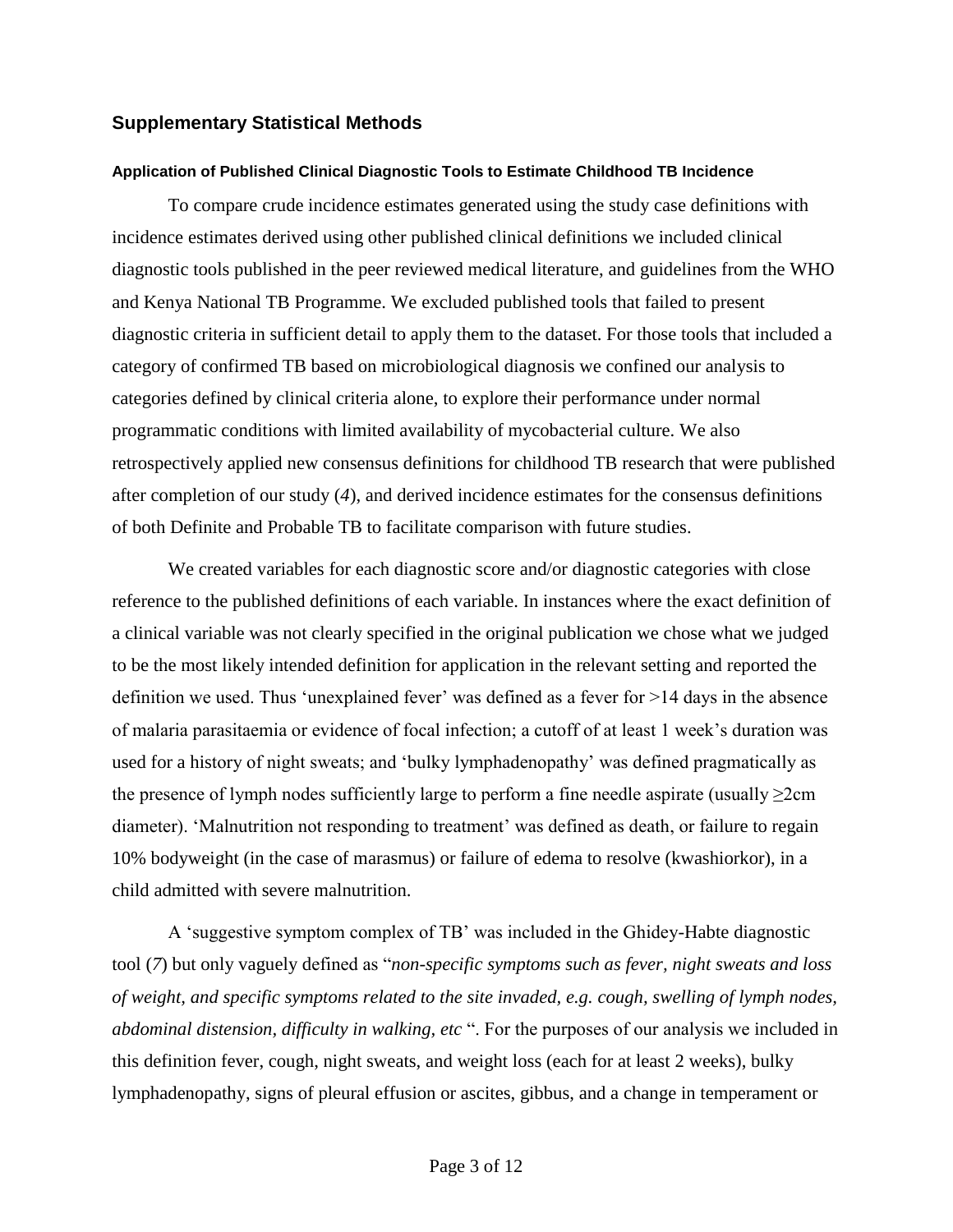reduced level of consciousness. We then compared incidence estimates using a requirement for either  $\geq 2$  or  $\geq 3$  of these clinical features to define a 'suggestive symptom complex of TB'.

In keeping with published definitions (*4*,*8*,*9*), a 'suggestive CXR' for TB was defined as the presence of a Ghon focus or complex, miliary infiltrate, cavities, or a pleural or pericardial effusion - unless an alternative definition was clearly presented for a particular clinical tool in which case the definition presented was used.

Using each of these published clinical definitions we calculated TB incidence using as the numerator the number of KHDSS-resident children fulfilling each definition during the study period.

## **Estimating the Case Detection Rate**

#### **Using TB Notification Data**

We linked National Tuberculosis Programme (NTP) notification data with KHDSS census data to estimate the CDR in both the passive and the active case detection arms of the study.

## **Passive Case Detection**

We used notification data from the Kilifi District TB Register to estimate the proportions of KHDSS resident child TB cases captured at KCH through passive case detection. Data from the register were double entered into a bespoke electronic database using Filemaker Pro version 10 (Filemaker Inc, CA, USA). The KHDSS residence status (resident or non-resident) of each patient in the register was then coded manually by a senior demographer with several years of local experience and detailed knowledge of the KHDSS area (CN), using the address documented in the register. All KHDSS resident childhood TB cases notified between August 2009 and July 2011 were identified from this database. We then manually cross-referenced the name, age and treatment date of each of these cases against the KIDS TB Study database to identify children that had also been captured by passive case detection at KCH. To limit disease misclassification among young children we limited the analysis to smear positive cases, and calculated the case detection rate as:

 $CDR = -$ No. KHDSS resident, smear-positive child TB cases captured by the KIDS TB Study Total no. KHDSS resident smear-positive child TB cases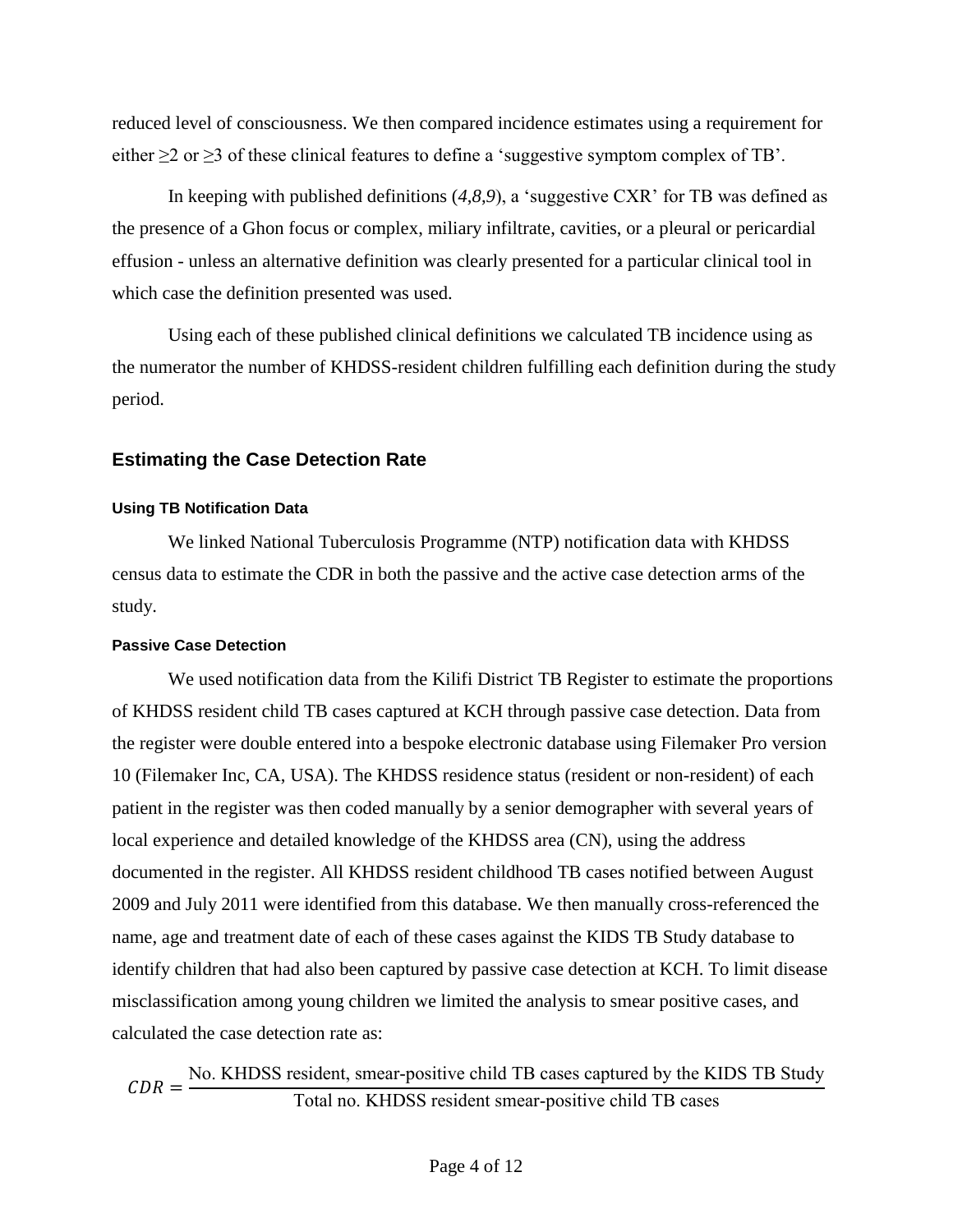## **Active Case Detection**

Case ascertainment of children aged 0 to 4 years in the active (contact tracing) case detection arm depended first on identification of all KHDSS resident cases of smear positive pulmonary TB; and second on each of these smear positive index cases bringing their child household contacts to the pediatric TB clinic for investigation. By linking smear and residence data from the Kilifi District TB Register with data from our register of all smear positive pulmonary TB patients seen in the KCH TB clinic we determined the proportion of all notified smear positive pulmonary TB cases from the KHDSS area that were captured at KCH. We identified from the KHDSS census the number of child household contacts under 5 years old for each index case, and thereby the total number of eligible child household contacts under 5 years old and resident in the KHDSS area. We assumed that the average number of child household contacts was similar among index cases who presented to KCH and elsewhere, and that the risk of TB among contacts was independent of where the index case presented or whether the child was brought to the pediatric TB clinic for investigation. The case detection rate in the active case detection arm was then calculated as:

$$
CDR = \frac{\text{No. index cases captured at KCH}}{\text{Total no. index cases}} \times \frac{\text{No. eligible child contacts investigated}}{\text{Total no. eligible child contacts identified at KCH}}
$$

We derived 95% confidence intervals based on the variance of the product of these two proportions using standard methods.

### **Using Hospital-Based Mortality Surveillance**

We used the unique personal identification number (PID) of each KHDSS resident child to link vital status data from KHDSS census rounds with KCH pediatric admission outcome data. We then calculated the case detection rate as the proportion of all childhood deaths in the KHDSS area that were captured at KCH during the study period:

$$
CDR = \frac{\text{No. KHDSS-resident children who died at KCH}}{\text{Total no. childhood deaths among KHDSS residents}}
$$

#### **Using Verbal Autopsy**

A better approach to estimating the sensitivity of hospital-based surveillance is to use *disease specific* mortality data to calculate the proportion of childhood TB deaths captured by the study. Poor quality vital registration data in Kilifi District make these data unsuitable for this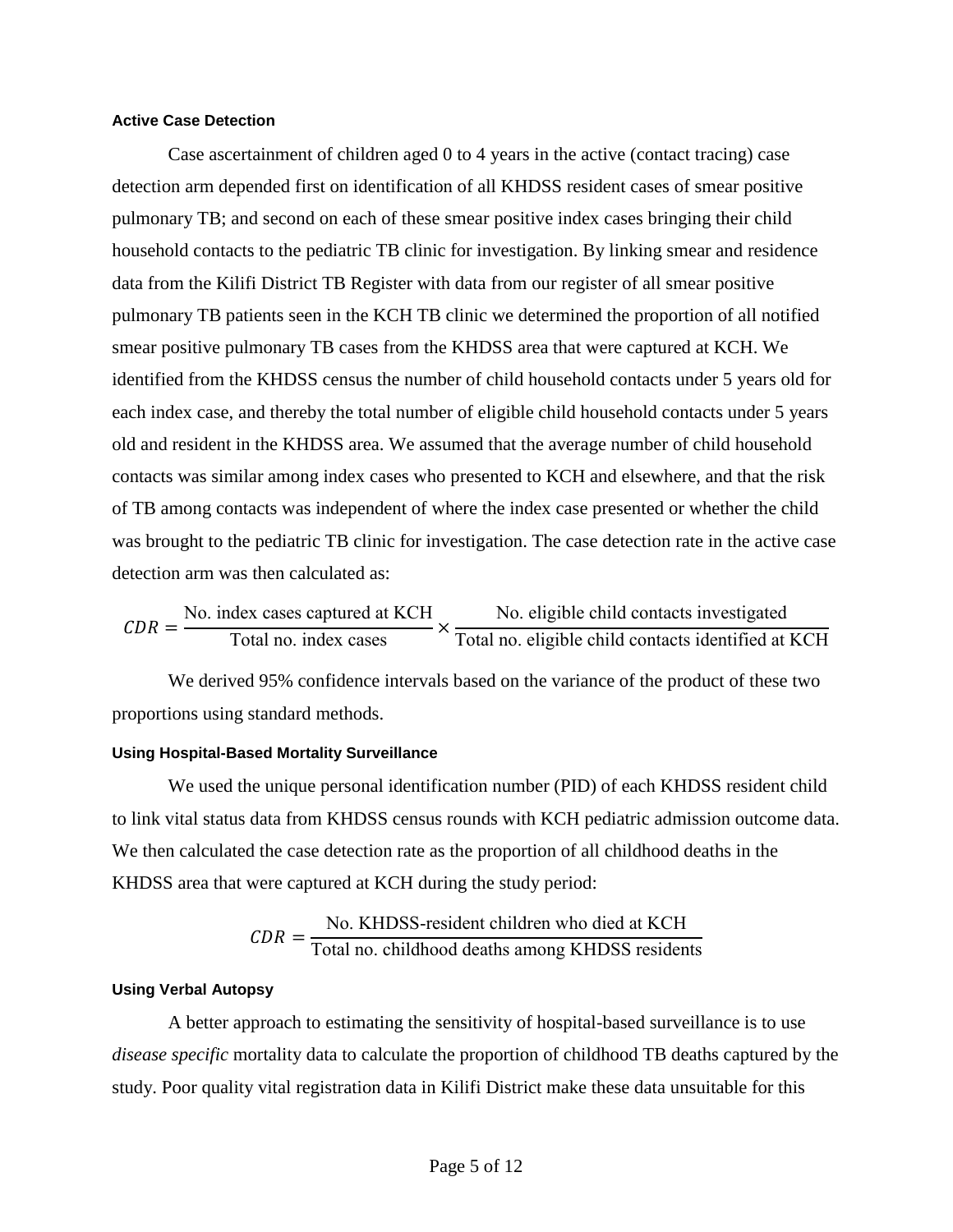analysis. We therefore made use of data from an ongoing verbal autopsy (VA) study within the KHDSS.

Details of the Kilifi verbal autopsy study, including validation of the methodology using hospital records of the cause of death, have been published elsewhere (*10*). Deaths among KHDSS residents are identified by the thrice yearly enumeration rounds, and relatives of the deceased are then visited at home as soon as possible after the locally accepted 1 month bereavement period. Following consent, verbal autopsy is performed using the WHO Sample Vital Registration with Verbal Autopsy (SAVVY) tool. Structured questionnaires include an initial narrative section with open questions about the circumstances of death, followed by a series of closed questions that provide detailed information about the medical history and associated clinical features. Two independent clinicians then code the causes of death in each case according to a standard rubric and the WHO International Statistical Classification of Diseases Version 10 (ICD10). In the case of a discrepancy between the two clinicians, a third clinician reviews the case blind to adjudicate, and if there is no agreement between the three reviewers they meet to discuss the case to form a consensus.

Using each child's unique KHDSS personal identification (PID) number we merged VA and KIDS TB records to calculate the proportion of TB deaths among KHDSS resident children with that were captured by the KIDS TB study. We defined TB deaths as those whose cause was coded as TB or which occurred in a patient with documented tuberculosis according to the respondent and/or any available supporting documentation, including death certificates, burial permits and post mortem reports.

We then estimated the case detection rate as

$$
CDR = \frac{\text{No. TB deaths in VA study that occurred in children captured by KIDS TB Study}}{\text{No. TB deaths in VA study}}
$$

Although the true mortality burden of TB among children in Kilifi District was not known, we predicted that the number of child TB cases diagnosed by VA was likely to be small (since TB is responsible for a minority of childhood deaths and is even more difficult to diagnose retrospectively by VA than in clinical practice); and that the precision of our case detection rate estimate was therefore likely to be poor.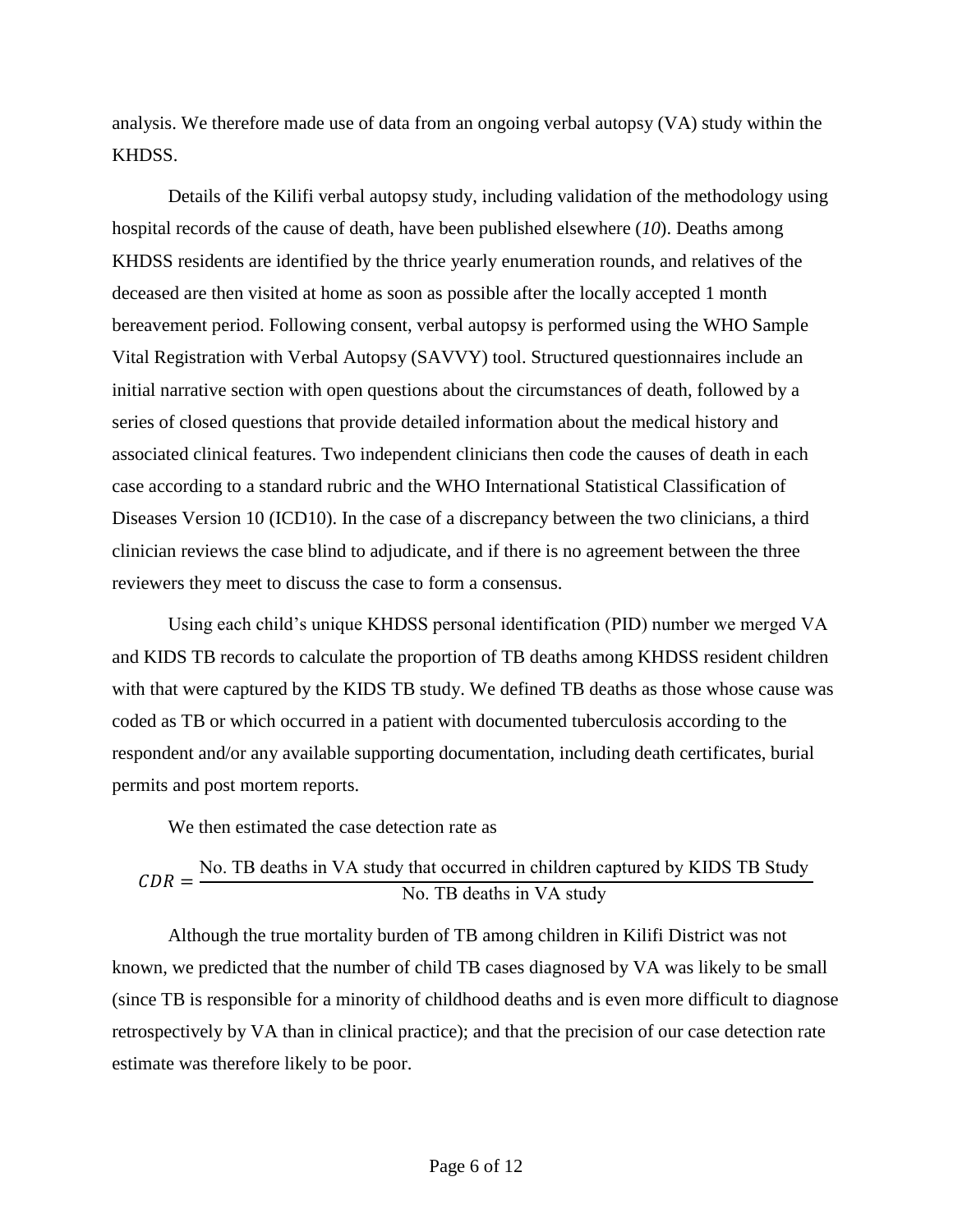To mitigate this, we also used the VA study to identify the much larger group of children whose reported clinical features before death met the KIDS TB Study criteria for suspected TB. Healthcare-seeking behavior in Kilifi is usually determined by the clinical features of an illness, rather than the diagnosis per se (*11*,*12*). We reasoned, therefore, that of all children with clinical features of suspected TB who died, the proportion captured by the KIDS TB Study would provide a surrogate measure of the case detection rate:

$$
CDR = \frac{\text{No. TB suspect deaths in VA study that were captured by KIDS TB Study}}{\text{No. TB suspect deaths in VA study}}
$$

For the purposes of this analysis we defined '*pneumonia not responding to first line antibiotics*' as death due to pneumonia despite reported treatment.

# **Risk Factors for Childhood TB**

We summarized the distribution among cases and controls of each putative risk factor, and derived crude odds ratios (OR) and 95% confidence intervals (CI) in each case. Likelihood ratio tests for a general association were performed and p values reported.

To explore associations with TB contact variables we used children with no TB contact as the baseline group for comparison. Since some children had a history of more than one TB contact, we assumed an individual child had an equal probability of acquiring TB from each contact; created a separate record for each child-contact pair; and weighted each of these pairs in the analysis by the reciprocal of the number of TB contacts reported for each child.

We then derived multivariable logistic regression models to identify independent risk factors for TB. Categorical variables with at least a weak association with TB in the univariable analysis (likelihood ratio test p value  $\leq 0.1$ ) were included in the model. We performed backward stepwise logistic regression using standard selection criteria, such that variables that were not significantly associated with TB (Wald  $p$  value <0.5) were sequentially dropped from the model. Likelihood ratio tests were used to test for potential interactions in the final model. Based on this model adjusted odds ratios and 95% confidence intervals were derived for the associations with TB of each variable included; p values for each association were derived using the Wald test.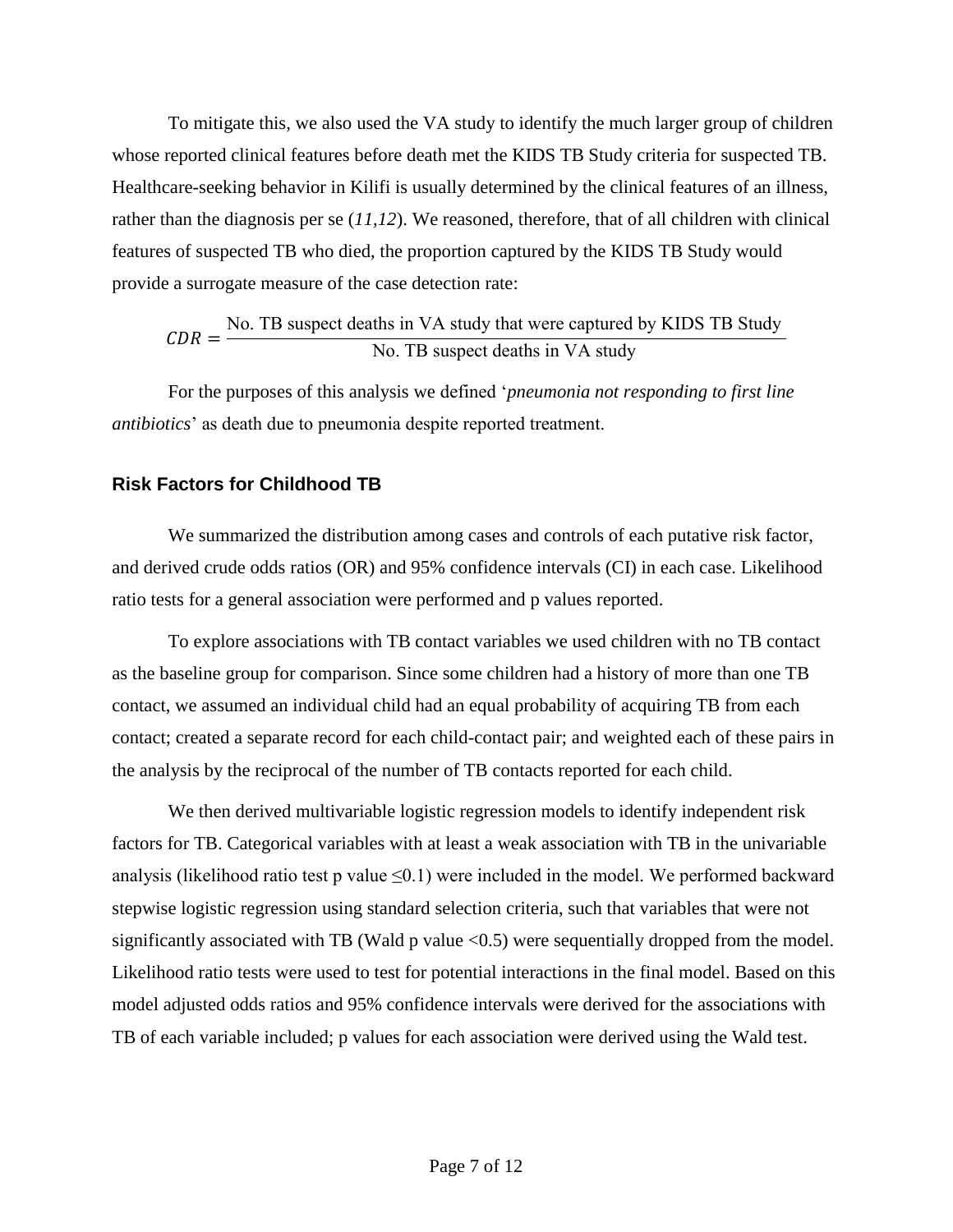We estimated the population attributable fraction (PAF) of childhood TB due to close contact with a known case of adult TB. We confined this analysis to children under 5 years for two reasons. First, it is well documented from natural history studies in the pre-chemotherapy era that >90% active TB disease in this age group occurs within 2 years of infection (*13*). The number of contacts identified during the 2 year recruitment period therefore provides a good estimate of the likely number of contacts putting children at risk, since the overall rate of TB notifications in the study population is constant. Second, this is the group targeted for isoniazid chemoprophylaxis since they are the most vulnerable (*1*).

We multiplied the number of notified KHDSS-resident TB cases among adults (*TBkhdss*) by the mean number of child household contacts under 5 years old per TB case ( $\bar{C}_{household}$ ) to estimate the number of KHDSS-resident children with a known household TB contact (*Ncontacts*) during this study period:

$$
N_{contacts} = T B_{khdss} \times \bar{C}_{household}.
$$

We then estimated the number of person years observation among children  $\leq$  years old with a known household TB contact (*pyocontacts*) as

$$
pyo_{contacts} = N_{contacts} \times 2 years.
$$

We calculated the incidence of TB among children  $\leq$  years old with and without a history of household TB contact as

$$
I_{contacts} = \frac{tb_{contacts}}{py_{contacts}} \text{ and } I_{non-contacts} = \frac{tb_{non-contacts}}{py_{ototal} - py_{contacts}},
$$

where tb<sub>contacts</sub> and tb<sub>non-contacts</sub> are the numbers of TB cases among children  $\leq$ 5 years old with and without a known history of TB contact, and pyo<sub>khdss</sub> is the total person years observation among children <5 years old resident in the KHDSS. The Incident Rate Ratio (*IRR*) was then calculated as

$$
IRR = \frac{I_{contacts}}{I_{non-contacts}}
$$

The community prevalence of household TB contact (*p*) among KHDSS-resident children <5 years old during the 2 year study period was calculated as

$$
p = \frac{N_{contacts}}{N_{total}} = \frac{pyo_{contacts}}{pyo_{total}}
$$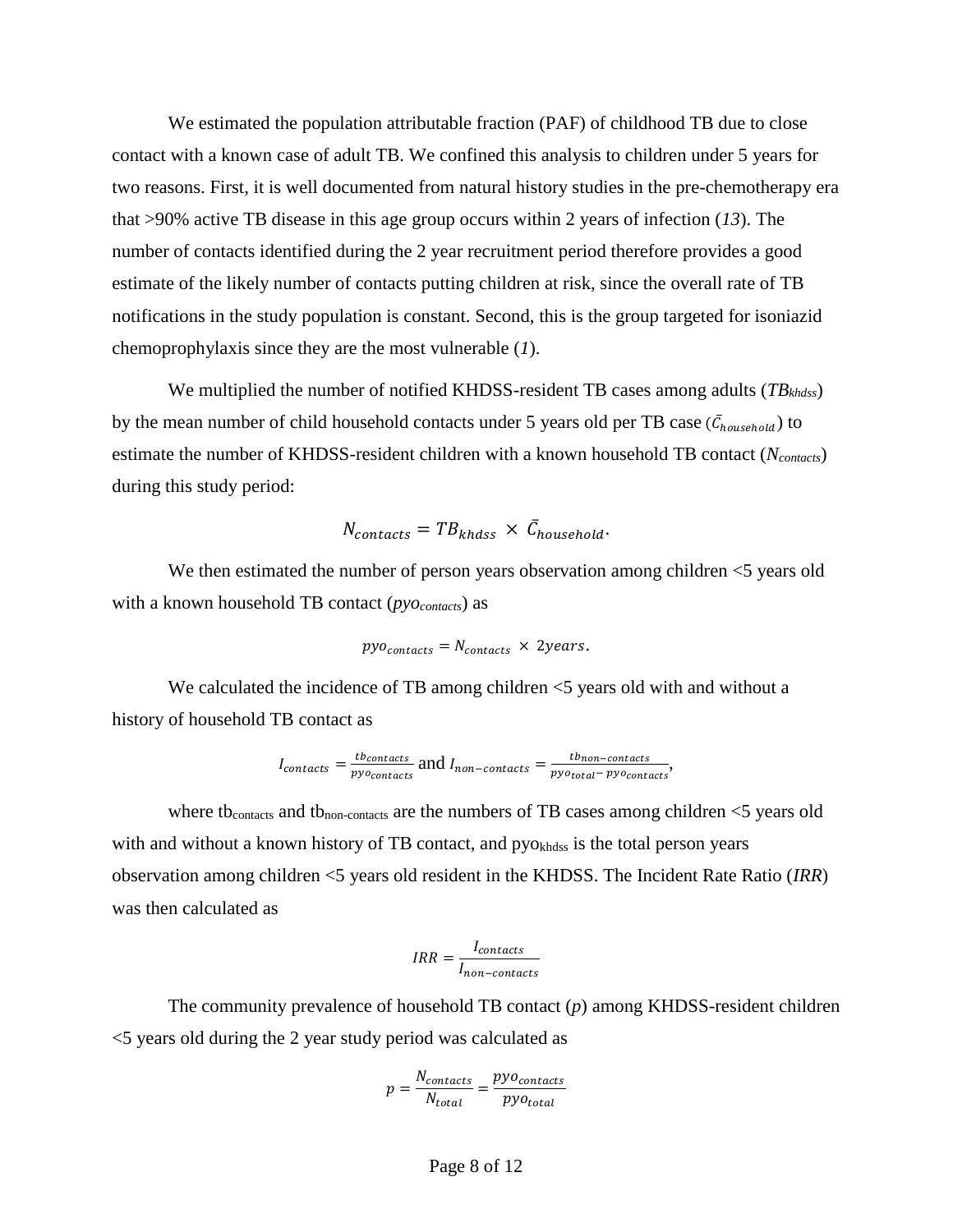Finally we calculated the PAF for contact with a notified adult case of TB as

$$
PAF = \frac{p(IRR - 1)}{p(RR - 1) + 1}
$$

## **References**

- 1. World Health Organization. Guidance for national tuberculosis programmes on the management of tuberculosis in children. Geneva: World Health Organization; 2006.
- 2. Kenya Ministry of Public Health and Sanitation. National guidelines for HIV testing and counselling in Kenya. In: National AIDS & STI Control Programme. 2nd edition. Nairobi, Kenya: Kenya Ministry of Public Health and Sanitation; 2010.
- 3. Division of Leprosy Tuberculosis and Lung Diseases. Division of Leprosy Tuberculosis and Lung Diseases guidelines. Nairobi: Kenya Ministry of Public Health and Sanitation; 2008.
- 4. Graham SM, Ahmed T, Amanullah F, Browning R, Cardenas V, Casenghi M, et al. Evaluation of tuberculosis diagnostics in children: 1. Proposed clinical case definitions for classification of intrathoracic tuberculosis disease. Consensus from an expert panel. J Infect Dis. 2012;205(Suppl 2):S199–208. [PubMed](https://www.ncbi.nlm.nih.gov/entrez/query.fcgi?cmd=Retrieve&db=PubMed&list_uids=22448023&dopt=Abstract) <http://dx.doi.org/10.1093/infdis/jis008>
- 5. Newton SM, Brent AJ, Anderson S, Whittaker E, Kampmann B. Paediatric tuberculosis. Lancet Infect Dis. 2008;8:498–510. [PubMed](https://www.ncbi.nlm.nih.gov/entrez/query.fcgi?cmd=Retrieve&db=PubMed&list_uids=18652996&dopt=Abstract) [http://dx.doi.org/10.1016/S1473-3099\(08\)70182-8](http://dx.doi.org/10.1016/S1473-3099(08)70182-8)
- 6. World Health Organization. Guidance for national tuberculosis programmes on the management of tuberculosis in children. Second edition. Geneva: World Health Organization; 2014.
- 7. Ghidey Y, Habte D. Tuberculosis in childhood: an analysis of 412 cases. Ethiop Med J. 1983;21:161– 7. [PubMed](https://www.ncbi.nlm.nih.gov/entrez/query.fcgi?cmd=Retrieve&db=PubMed&list_uids=6603973&dopt=Abstract)
- 8. Gie RP. Diagnostic atlas of intrathoracic tuberculosis in children. A guide for low-income countries. Paris: International Union Against Tuberculosis and Lung Disease; 2003.
- 9. Marais BJ, Gie RP, Schaaf HS, Starke JR, Hesseling AC, Donald PR, et al. A proposed radiological classification of childhood intra-thoracic tuberculosis. Pediatr Radiol. 2004;34:886-94. [PubMed](https://www.ncbi.nlm.nih.gov/entrez/query.fcgi?cmd=Retrieve&db=PubMed&list_uids=15300340&dopt=Abstract) <http://dx.doi.org/10.1007/s00247-004-1238-0>
- 10. Bauni E, Ndila C, Mochamah G, Nyutu G, Matata L, Ondieki C, et al. Validating physician-certified verbal autopsy and probabilistic modeling (InterVA) approaches to verbal autopsy interpretation using hospital causes of adult deaths. Popul Health Metr. 2011;9:49. [PubMed](https://www.ncbi.nlm.nih.gov/entrez/query.fcgi?cmd=Retrieve&db=PubMed&list_uids=21819603&dopt=Abstract) <http://dx.doi.org/10.1186/1478-7954-9-49>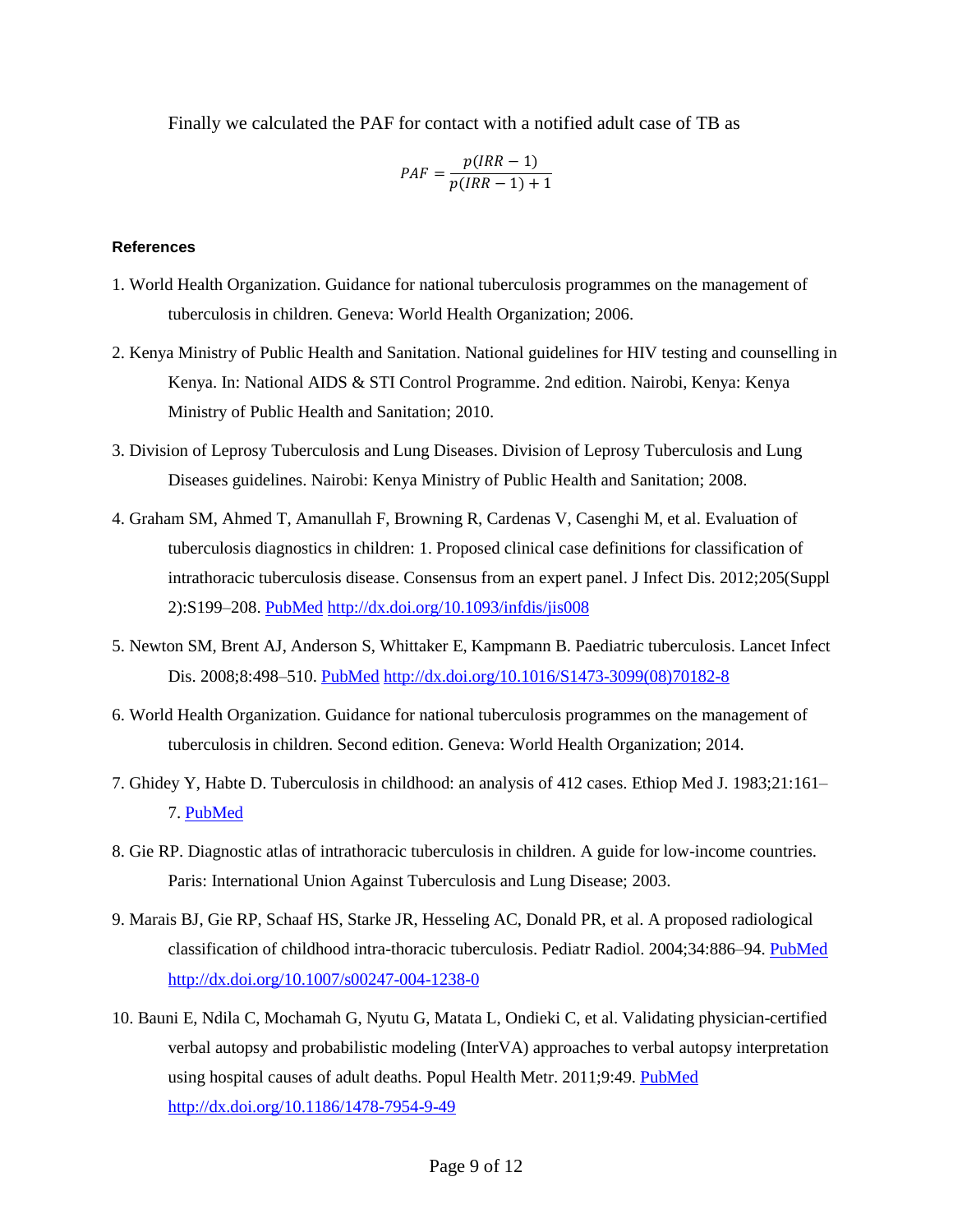- 11. Molyneux CS, Mung'Ala-Odera V, Harpham T, Snow RW. Maternal responses to childhood fevers: a comparison of rural and urban residents in coastal Kenya. Trop Med Int Health. 1999;4:836–45[.](https://www.ncbi.nlm.nih.gov/entrez/query.fcgi?cmd=Retrieve&db=PubMed&list_uids=10632992&dopt=Abstract) [PubMed](https://www.ncbi.nlm.nih.gov/entrez/query.fcgi?cmd=Retrieve&db=PubMed&list_uids=10632992&dopt=Abstract) <http://dx.doi.org/10.1046/j.1365-3156.1999.00489.x>
- 12. Molyneux CS, Murira G, Masha J, Snow RW. Intra-household relations and treatment decisionmaking for childhood illness: a Kenyan case study. J Biosoc Sci. 2002;34:109–31. [PubMed](https://www.ncbi.nlm.nih.gov/entrez/query.fcgi?cmd=Retrieve&db=PubMed&list_uids=11814209&dopt=Abstract)
- 13. Marais BJ, Gie RP, Schaaf HS, Hesseling AC, Obihara CC, Starke JJ, et al. The natural history of childhood intra-thoracic tuberculosis: a critical review of literature from the pre-chemotherapy era. Int J Tuberc Lung Dis. 2004;8:392–402. [PubMed](https://www.ncbi.nlm.nih.gov/entrez/query.fcgi?cmd=Retrieve&db=PubMed&list_uids=15141729&dopt=Abstract)
- 14. Kenya National Bureau of Statistics. Kenya Demographic and Health Survey 2008–09. Nairobi, Kenya: Kenya National Bureau of Statistics; 2010.

| echnical Appendix Table 1. Symptoms and signs of possible TB |                                                                           |
|--------------------------------------------------------------|---------------------------------------------------------------------------|
| Symptoms of possible TB                                      | Signs of possible TB                                                      |
| Any of the following:                                        | Any of the following:                                                     |
| • fever, night sweats, weight loss, lethargy,                | • fever, wasting, lymphadenopathy;                                        |
| or failure to thrive;                                        | • cough, tachypnoea, signs of respiratory distress;                       |
| • cough or dyspnoea;                                         | • focal chest signs (e.g., bronchial breathing, crackles, wheeze, pleural |
| • chest infection not responding to                          | rub, signs of pleural effusion);                                          |
| appropriate first line antibiotics;                          | . signs of pericardial effusion and/or congestive cardiac failure;        |
| • abdominal pain or swelling;                                | • abdominal mass, hepatomegaly, splenomegaly or ascites;                  |
| • change in temperament or conscious level,                  | • lethargy, decreased conscious level, signs of meningism                 |
| or convulsions:                                              | (photophobia, neck stiffness, Kernig's sign) or convulsions;              |
| • new or progressive spinal or joint deformity               | · spinal gibbus or enlarged non-tender joint;                             |

phlyctenular conjunctivitis)

• signs of tuberculin hypersensitivity (e.g., erythema nodosum,

**Technical Appendix Table 1.** Symptoms and signs of possible TB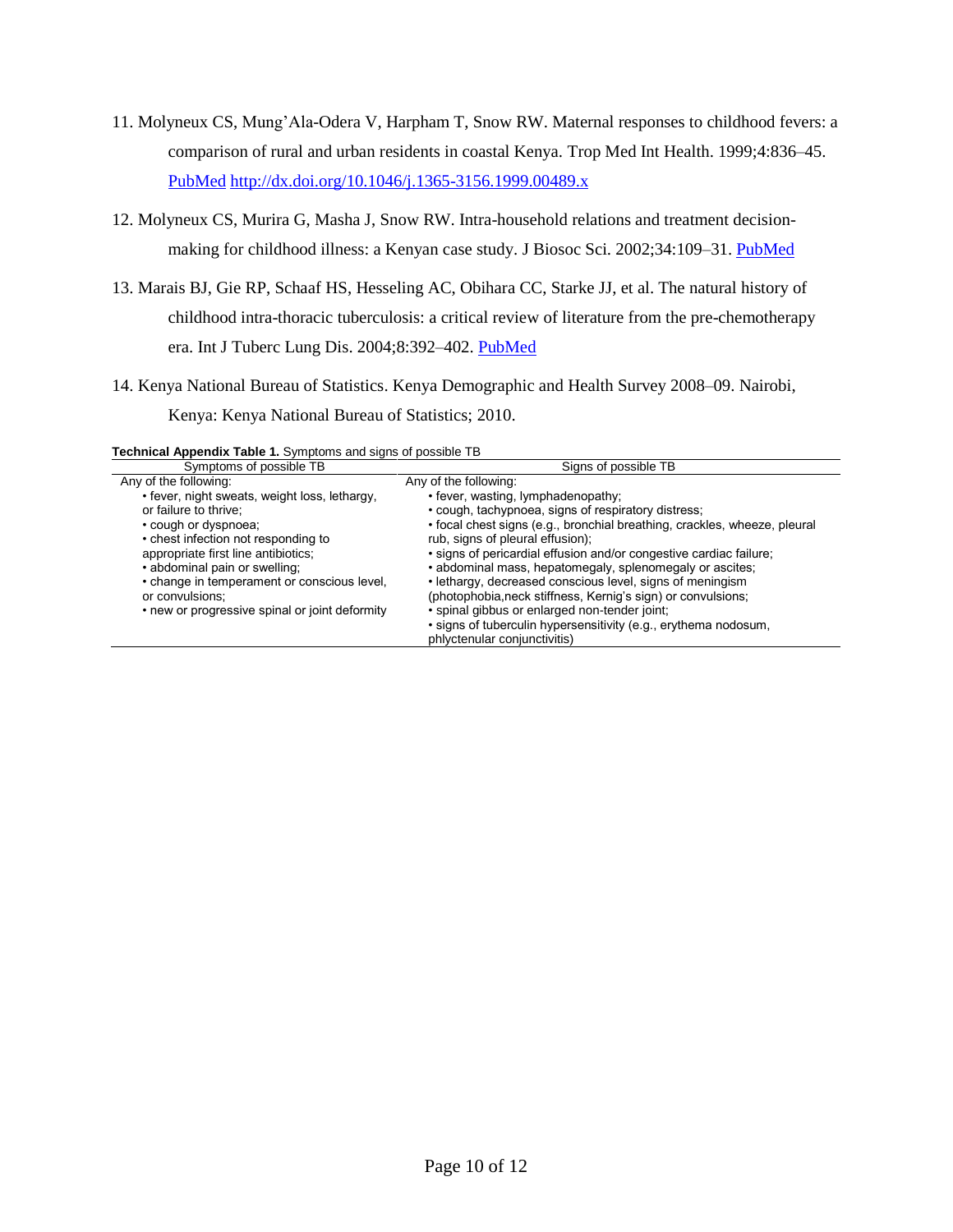#### **Technical Appendix Table 2.** Case definitions

#### Confirmed TB

• Disease at any site: Identification of M. tuberculosis complex (MTBC) from clinical specimens by culture or Xpert MTB/RIF assay, in the appropriate clinical context

#### Highly probable TB

• Disease at any site: positive microscopy for acid fast bacilli (AFB) but negative mycobacterial culture/PCR of clinical specimens in the appropriate clinical context;

• Disease at any site: histology of biopsy tissue showing caseating granulomata;

- Intra-thoracic TB: CXR appearances highly suggestive of active TB:
	- non-pyogenic pleural effusion with no evidence of alternative cause

— cavitation associated with subacute/chronic pneumonia and no other identified cause of cavitation (e.g., Klebsiella or Staphylococcal sepsis)

— hilar/mediastinal lymph nodes plus a positive TST and no other identified cause;

• Miliary TB: miliary shadowing on CXR in an HIV un-infected child;

• TB Meningitis (TBM): clinical features of meningitis with CSF changes consistent with TBM (predominantly lymphocytic

cellular infiltrate, protein concentration >0.8g/l, glucose concentration <2.2mmol/l, and no established alternative diagnosis);

• TB Lymphadenitis: cervical lymphadenopathy plus sinus formation or a positive TST;

• Abdominal TB: abdominal mass or ascites, with abdominal lymphadenopathy on ultrasound;

• Spinal TB: spinal gibbus in the absence of another obvious cause;

• Hypersensitivity reactions: erythema nodosum or phlyctenular conjunctivitis with chest radiograph evidence of primary TB

#### Confirmed or highly probable TB (CHPTB)

• Children who met the case definition for 'Confirmed TB' or 'Highly Probable TB'

Possible TB

• Children treated for TB, but who did not meet the case definition for either 'Confirmed TB' or 'Highly Probable TB' All TB cases

• All children with 'Confirmed TB', 'Highly Probable TB', or 'Possible TB'

Not TB (TB confidently excluded)

• All clinical features explained by a definitive alternative diagnosis, making TB highly unlikely; and/or insufficient clinical indication for a trial of TB treatment and no clinical deterioration during follow up in the absence of TB therapy

Not classifiable

• Children who did not meet criteria for confirmed, highly probable or possible TB, and in whom TB could not confidently be excluded, for example because they died or were lost to follow up

| <b>Technical Appendix Table 3.</b> Estimated annual national case burden and incidence of childhood TB by age group (2010) |                            |                          |                                |                       |               |
|----------------------------------------------------------------------------------------------------------------------------|----------------------------|--------------------------|--------------------------------|-----------------------|---------------|
|                                                                                                                            |                            | Ratio of child to        |                                | Kenva                 |               |
|                                                                                                                            | Child TB cases in          | adult cases in           | Child TB cases in              | population (millions) | Incidence per |
| Age group                                                                                                                  | the KHDSS $(tb_{khdss})^*$ | KHDSS $(n)$ <sup>+</sup> | Kenya (t $b_{\text{kenva}}$ )† | (14)                  | 100,000/y     |
| $0 - 4y$                                                                                                                   | 86                         | 86/678                   | 11.401                         | 6.2                   | 184           |
| $5 - 9$ $V$                                                                                                                | 31                         | 31/678                   | 4.110                          | 6.0                   | 69            |
| $10 - 14$ y                                                                                                                |                            | 9/678                    | 1.193                          | 5.4                   | 22            |
| $<$ 15 v                                                                                                                   | 126                        | 126/678                  | 16.704                         | 17.6                  | 95            |

\*tbkhdss, No. confirmed and highly probable TB cases after adjustment for the case detection rate

†*r*, Ratio of cases in age group to the total number of notified adult cases in the KHDSS (678)

‡tbkenya, No. child TB cases in Kenya, estimated by multiplying number of notified adult cases in Kenya (89,883) by ratio (*r*) of child to adult cases in KHDSS.